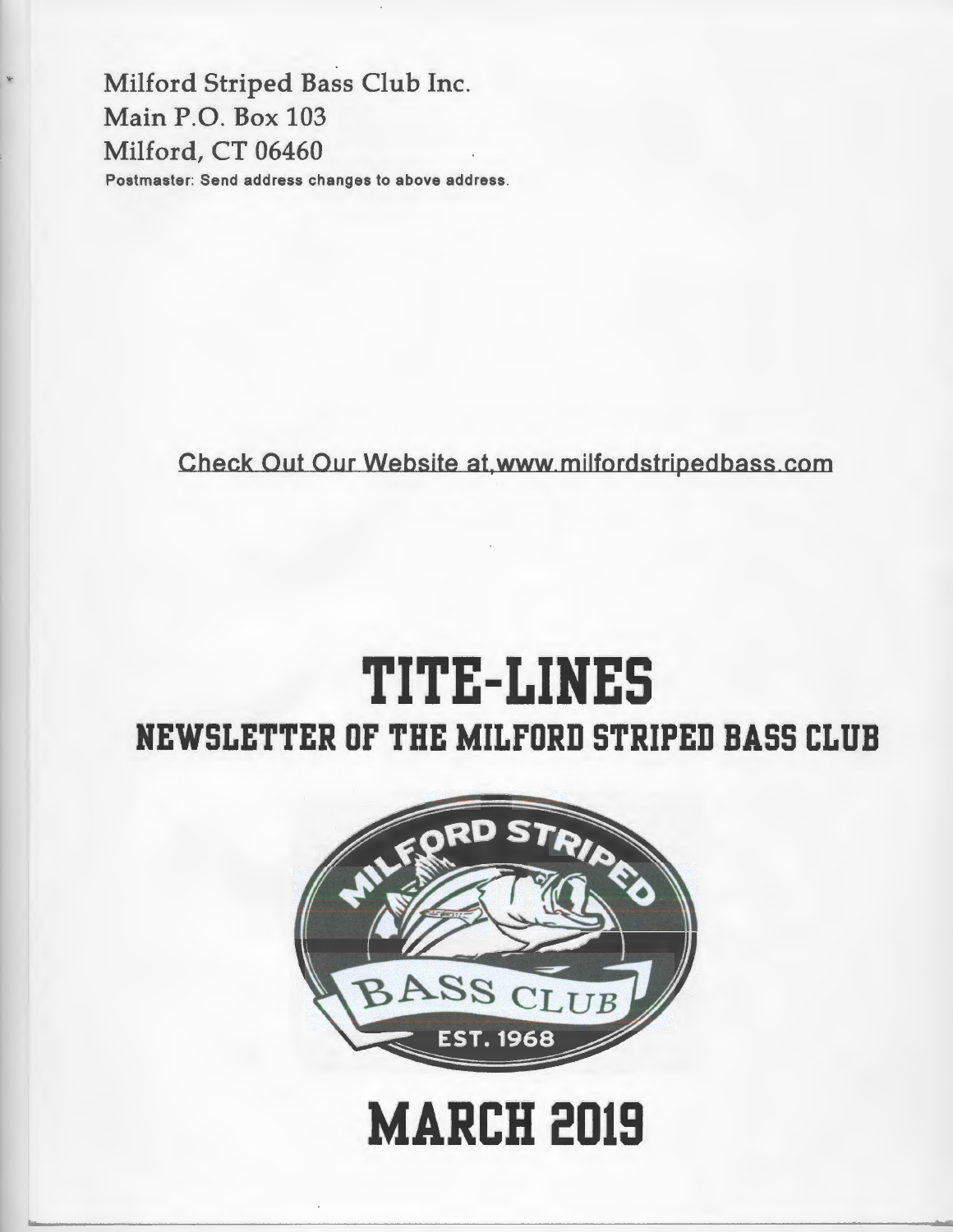#### General Meeting

This month's general meeting will be held at 7:30 PM, March 27th, 2019 at the American Legion Hall, Merwin Ave., Woodmont. CT.<br>
The MSBC TITE-LINES<br>
Published 11 times a vear by the Milford Striped Bass. **Tell and provident Property** 

The MSBC = TITE-LINES<br>
Published 11 times a year by the Milford Striped Bass<br>Club. P.O. Box 103, Milford, CT 06460<br>All communications concerning The MSBC TITE-LINES Published 11 times a year by the Milford Striped Bass<br>Club. P.O. Box 103, Milford, CT 06460<br>All communications concerning The MSBC TITE-LINES<br>ahould be addressed to: The MSBC TITE-LINES P.O. Box<br>103, Milford, CT 06460 103, Milford, CT 06460 \_ J Responsibility for contents of articles, papers, abstracts, etc. published herein rests entirely on the authors, not on the editor. The editor contract of the editor. Postmaster: Send Address change to the MSBC • TITE-LINES, c/o MEMBERSHIP, P.O. Box 103, Milford, CT 06460 CLUB OFFICERS FOR 2013 Salmon & Halibut Fishing in Southeast Alaska

President... ... Jim Pritchard 1st VP ...... Rob Jadach 2ndVP ......... Fred Chysslkos Treasurer....Johnny Belinda Recording Secretary..Lynn Pritchard **Corresponding Secretary and Tite-Lines Editor,** Harry Novak Photographer.......Jessie Henman Fish Committee... Paul Gluhanich, Ted Griangos Trout Derby ........ Shawn and Jen Lalond Elected Board Members... John Nangle, Jack Wallace, and Miguel Morales lnterclub ... Grahm Lapham, Mike LaPuglla

It's Your Newsletter! Remember to give Harry Novak a call if you have something to put in the "Tite-Lines".

203-261-4361 or harryn321 @charter. net I am trying to get the news letter out via e-mail and would like to get your current e-mail addresses.

#### Upcoming Events

1. MSBC General Meeting, March 27th, 2019, 7:30 PM at the American Legion Hall, Merwin Ave. Woodmont Ct.

2. First Annual Flea Market, March 30th, 2019





PO Box 662, Douglas, MA 01516 PO Box 1669, Petersburg, AK 99833 call Us @ 1-800-352-4522 Email: frank@islandpointlodge.com





25 Smith Avenue Niantic. CT 06357 Phone: (860) 739-7419 Fax: (860) 739-9208

- -- ------------ ---------------------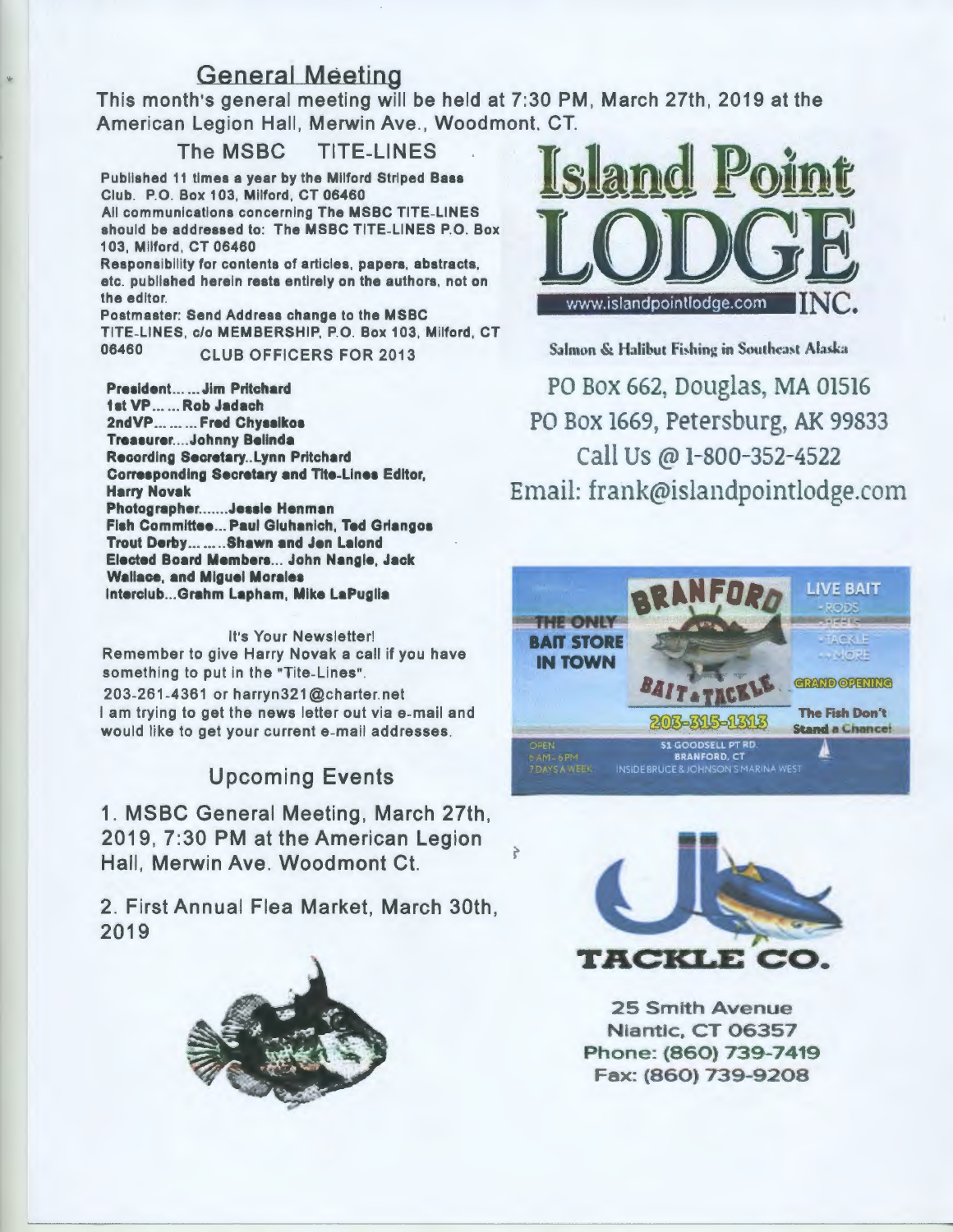## President's Letter

Its finally here!Spring is here and its finally time to gear up ,get ready to have some fun!Aithough it seemed like winter would never end it finally has. Kicking off our season is our first fishing flea market. We are almost sold out of tables but can still get a few more in if you, or any friends want to jump in.Hope fully the turnout will be good and we will have a new format that we can stick with in the future. If you do decide to get in last minute just give me a call.

Paul has set up an excellent fishing schedule this yearl We will get some copies printed for the monthly meeting and also post it online. This year should be another great turtnout and I know everyone is looking forward to it. So lets gear up,get back into the swing of things ,get the boats ready and finally fish.There are also some new fun ideas floating around so make sure you attend the monthly meeting this month! Its time to come out of the cabin, get some sun and enjoy the company of all of our members.See you all at the meeting! Until Then......... FISH ON! Jim

------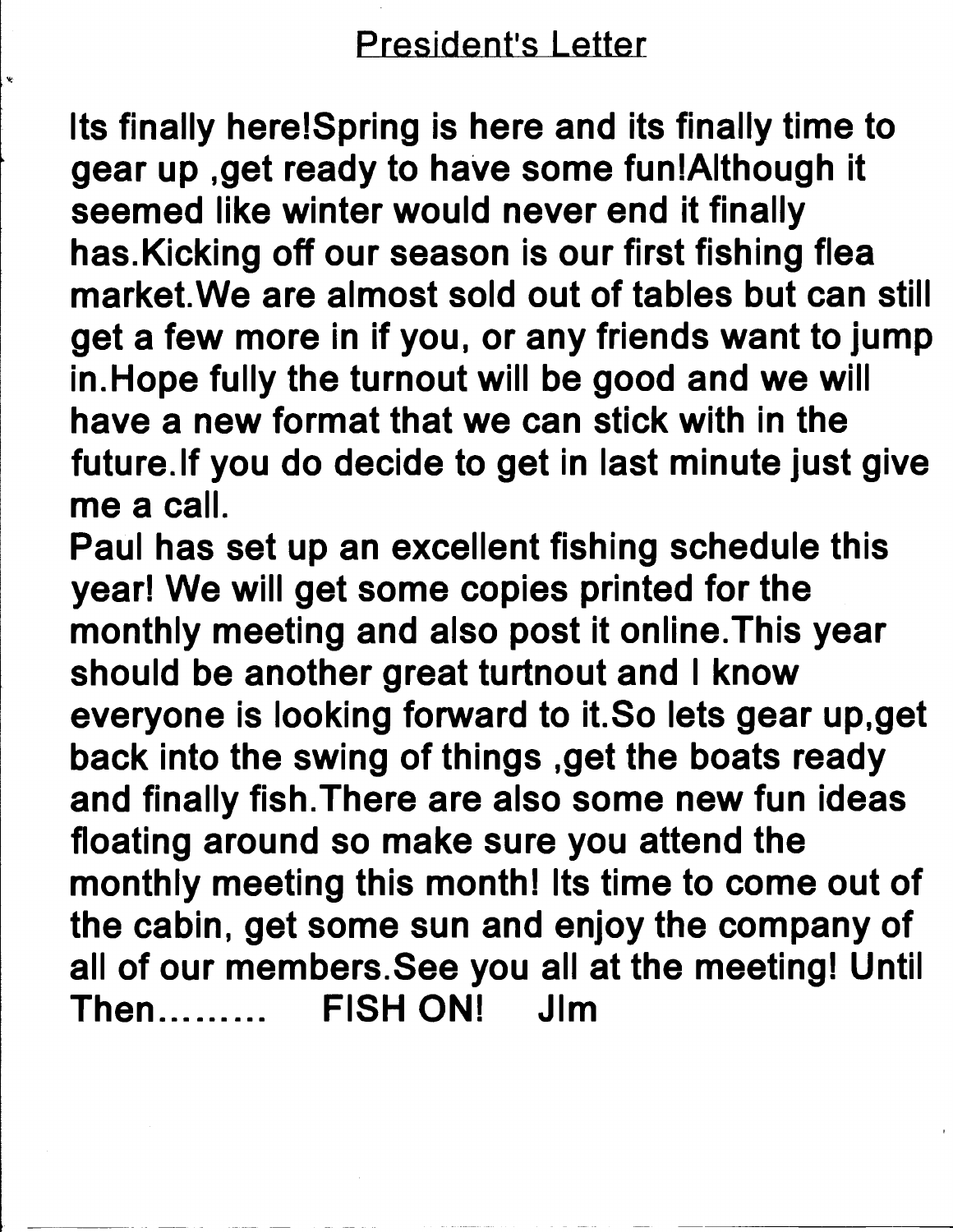

**Black Hawk II PO Box 46** Niantic, CT 06357

860-448-3662 \*\*\*\*

800-382-2824

BlackHawkFishing@gmail.com



WATER ACCESS TO THE SHOP FROM OUR PRIVATE SILP ON THE MOUSATOMIC RIVER

**SALT & FRESHWATER FISHING SUPPLIES** RODS . REELS . BAIT . TACKLE . ICE . LINE



KUENTENING WEBDESCH BUSINESSCHOS BANGRE

www.byobprintanddesign.com



#### 354 New Haven Ave Unit #5 Milford, CT 06460



riome suiging specialist Office: 203.929.6388 · Cell: 203.520.5690 Fax: 203.929.3100 victor.yanosy@raveis.com Website: raveis.com/Victoryanosy 2 Huntington Street Huntington, CT 06484

#### raveis.com

"The Best Website in Real Estate" 100,000+ MLS listings updated daily . Follow us an our blog - blog ravels.co

#### **WILLIAM RAVEIS**

REAL ESTATE . MORTGAGE . INSURANCE

**Victor Yanosy REALIOR®** 

INTEGRITY . SERVICE . EXPERIENCE.

**Stratford Bait & Tackle** 1076% Stratford Avenue Stratford, CT 06615  $(203)$  377-8091



**Reel & Rod Repair Bait & Tackle Custom Rods** Specializing in Saltwater Fly Fishing Fresh & Saltwater Fly Tying Materials



Dulin Automotive, Inc. **79 Bridgeport Ave** Milford, CT 06460 203-877-8114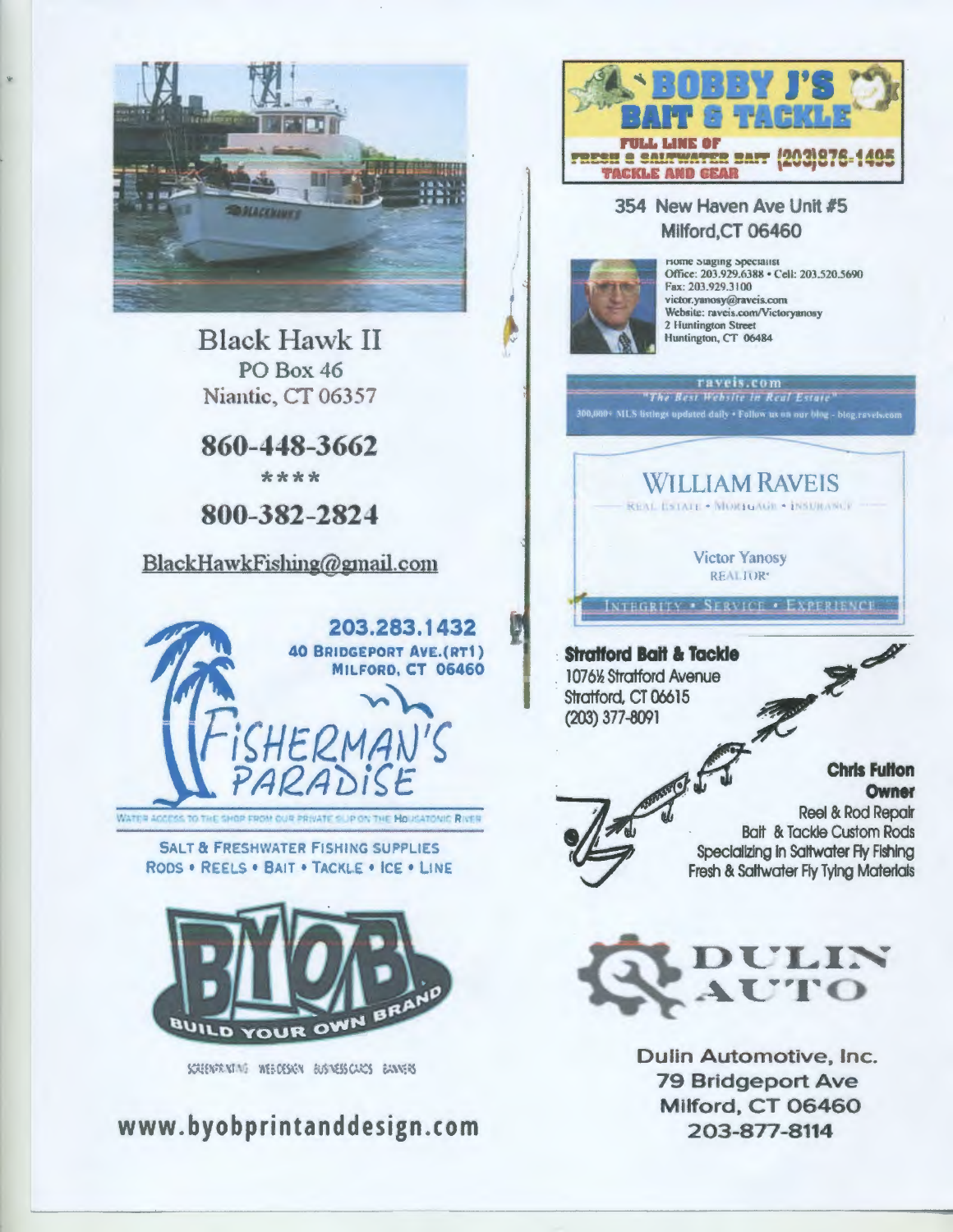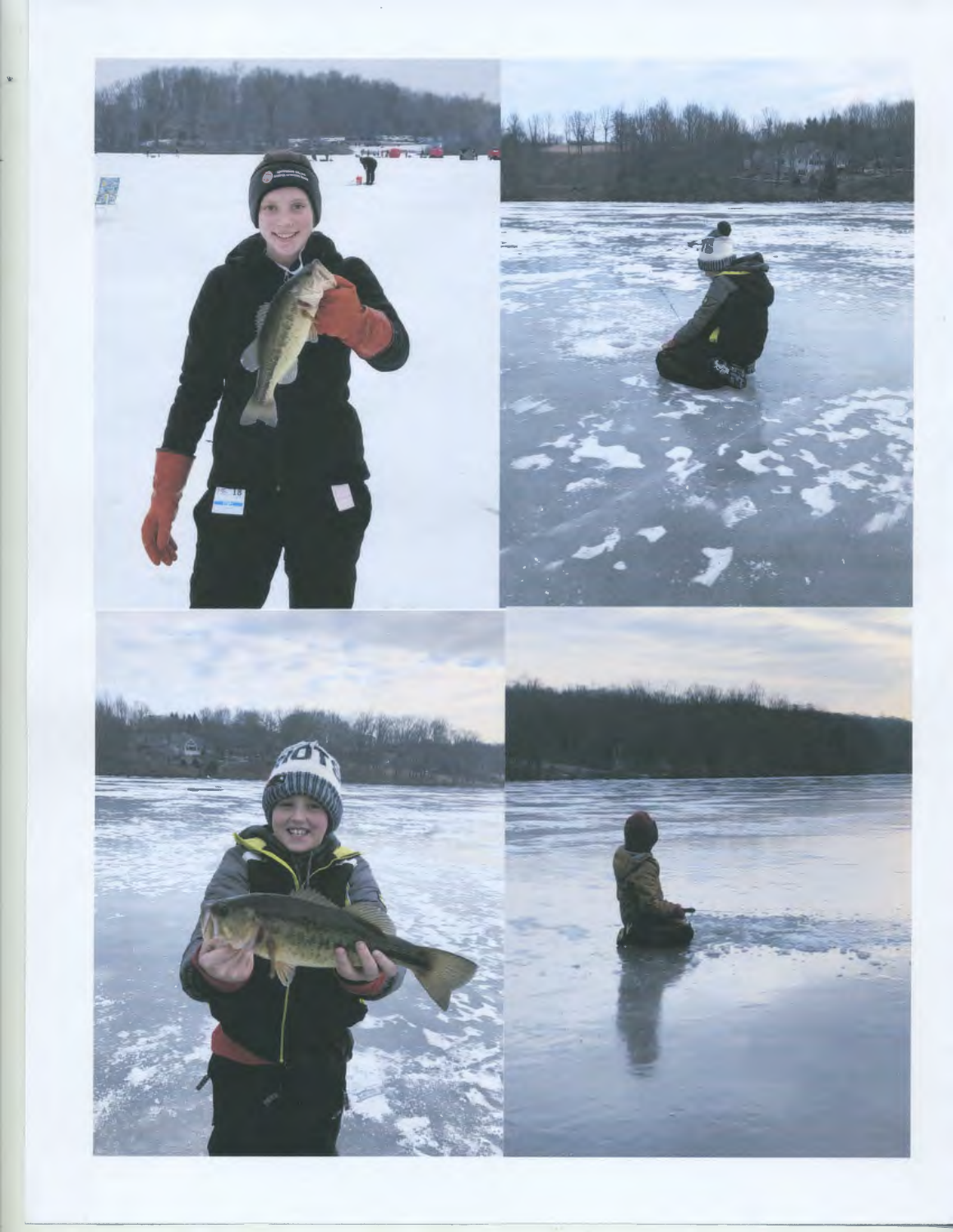MILFORD STRIPED BASS CLUB FLEA MARKET SATURDAY, MARCH 30, 2019 10:00 A.M. TO 3:00 P.M. VFW -422 NAUGATUCK AVENUE, MILFORD, CT 06460 \$5 TO GET IN THE DOOR VENDOR TABLES AVAILABLE \$30 CONTACT: JIM PRITCHARD 203-650-1314

...